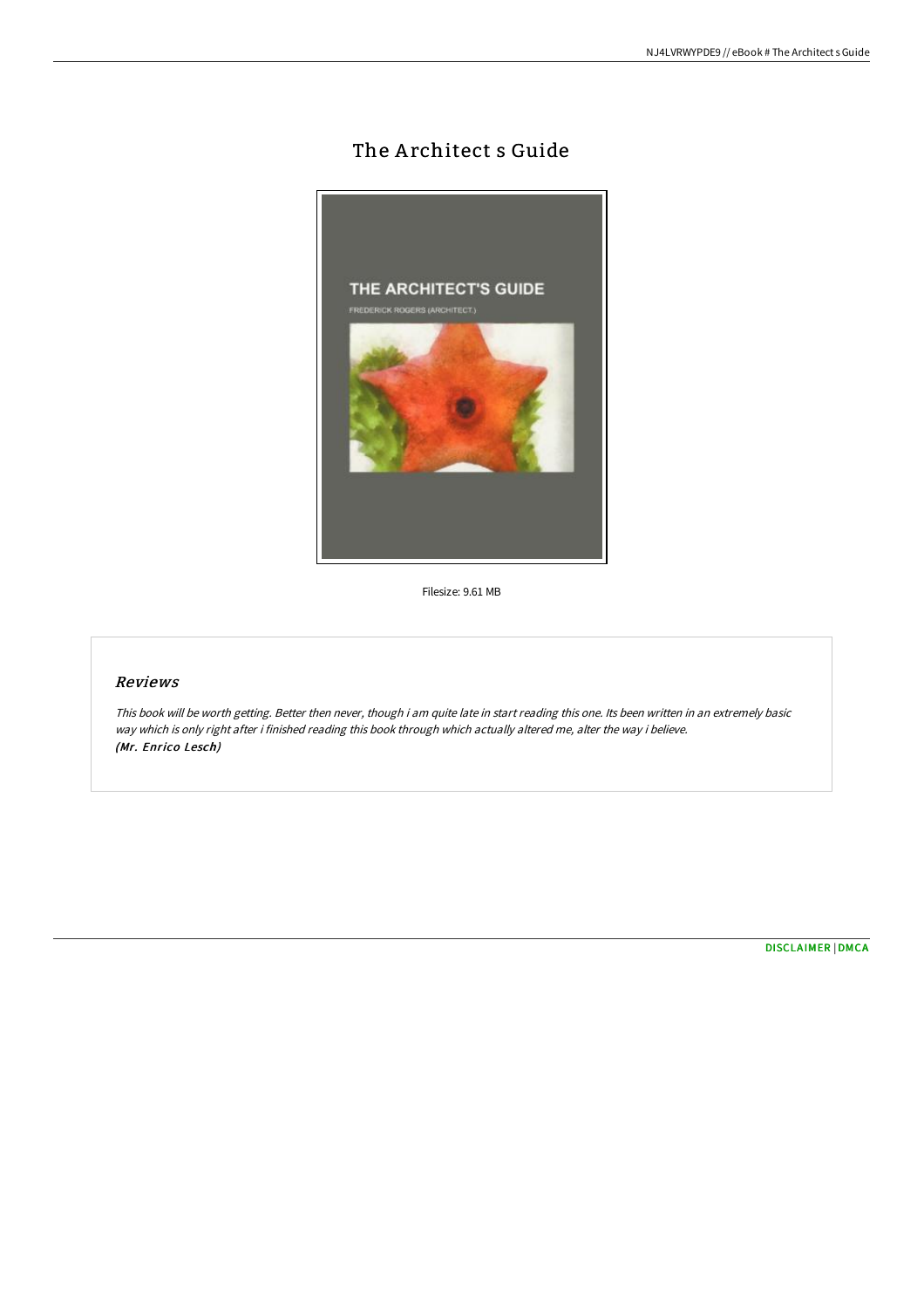## THE ARCHITECT S GUIDE



To save The Architect s Guide PDF, make sure you follow the button beneath and download the document or have access to other information which are in conjuction with THE ARCHITECT S GUIDE ebook.

Not Avail, United States, 2012. Paperback. Book Condition: New. 246 x 189 mm. Language: English . Brand New Book \*\*\*\*\* Print on Demand \*\*\*\*\*.This historic book may have numerous typos and missing text. Purchasers can download a free scanned copy of the original book (without typos) from the publisher. Not indexed. Not illustrated. 1877 Excerpt: . if rnbbed or planed on one or both sides, and state the actual size, if over 6 feet in length or 3 feet in width. Take sawn, rubbed, filed, bevelled, or rounded edges, fillets rebated or grooved, and tongued joints, stating if in red lead or putty, all at per foot run. Take cutting and pinning to walls at per foot run. Number holes (according to diameter), notches, and rounded corners, stating the thickness of the slate, also the kind of screws used and the holes for the same. Slate cisterns are usually numbered and described according to the capacity and manner of putting together. Holes for pipes and fixing are taken extra. Slate skirtings and covers to hips and ridges are taken at per foot run, according to thickness and width. State if bedded in putty or red lead. Number screws and drilling holes for the same. CARPENTEE. The work usually described under this heading is that where timber is used in large scantlings, such as roofs, floors, partitions, c. It is usually measured by the foot cube, and the full quantity of timber used, such as tenons, bevelled ends, scarfs, c., are included in the measurement. Deductions are sometimes made when the part cut out is available for other work, but in those cases a liberal allowance must be made for waste. The labour on timber is classified as fixed only, framed, or framed and fixed. Timber fixed includes the labour in...

 $\mathbb{R}$ Read The Ar [chitect](http://www.bookdirs.com/the-architect-s-guide-paperback.html) s Guide Online B [Download](http://www.bookdirs.com/the-architect-s-guide-paperback.html) PDF The Architect s Guide